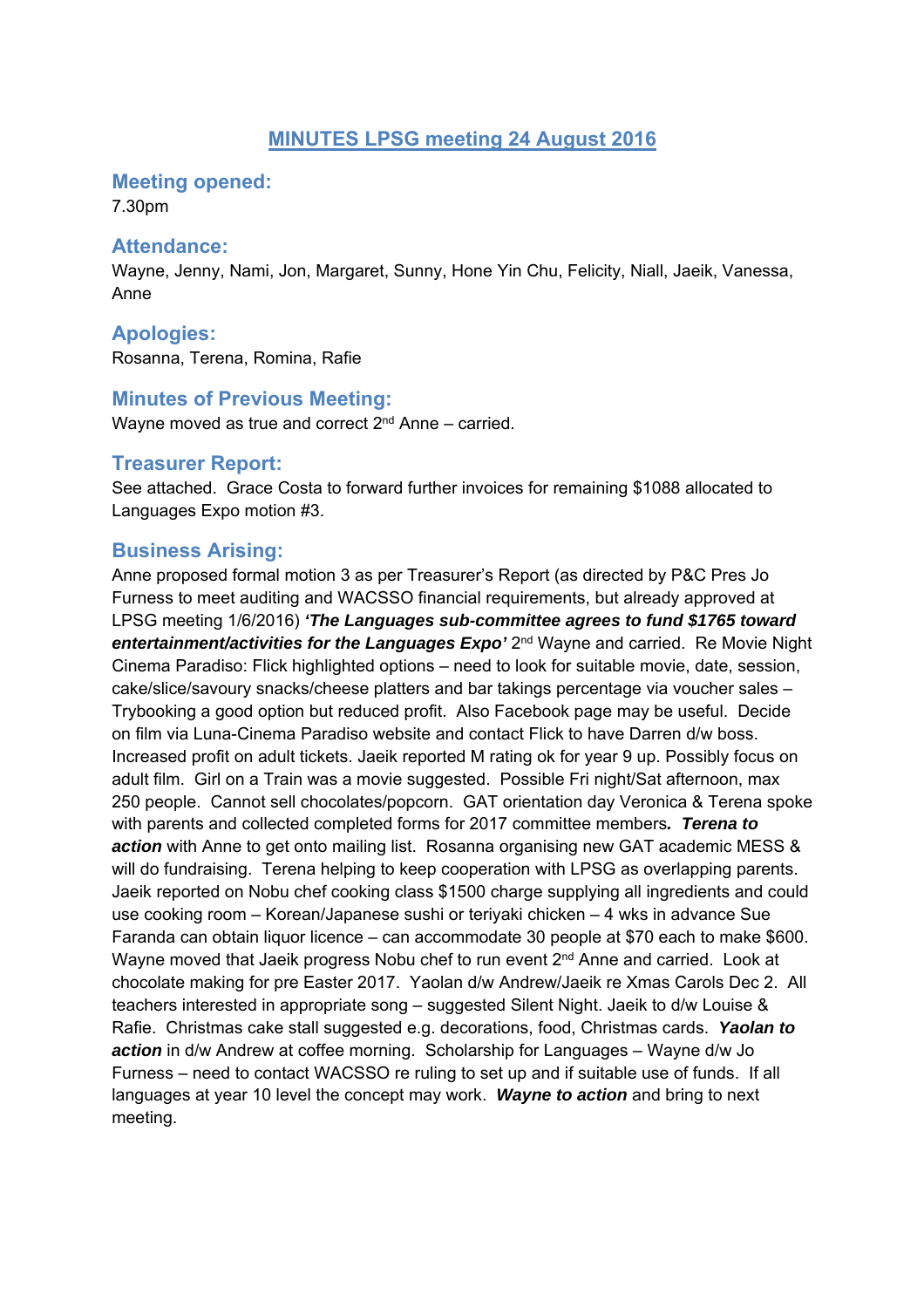#### **New Business:**

Meeting dates for 2017 –  $2^{nd}$  and  $6^{th}$  Wed each term 7.30pm. John Pryor advised P&C have taken over website and mail lists. *Terena & Anne to action meeting with John* to discuss. Italian exchange students for 2 months completed successful farewell event. Also 1 & 2 week Japanese student exchange completed with Gold Intercultural Learning. Discussion re what to spend funds on – need to ensure purpose clear for fundraising – enhancing school funded experiences for language students – keep fundraising to think bigger and consider creative ideas for enrichment opportunities. Need to spend funds for current student's benefits where possible. Teachers to consider opportunities e.g. visiting artists, writers, musicians, actors, plays etc. e.g. from Perth International Festival Feb 2017.

### **Teaching Report:**

See attached.

**Next Meeting:**  Wed Oct 19, 7.30pm

**Meeting Closed:**  8.30pm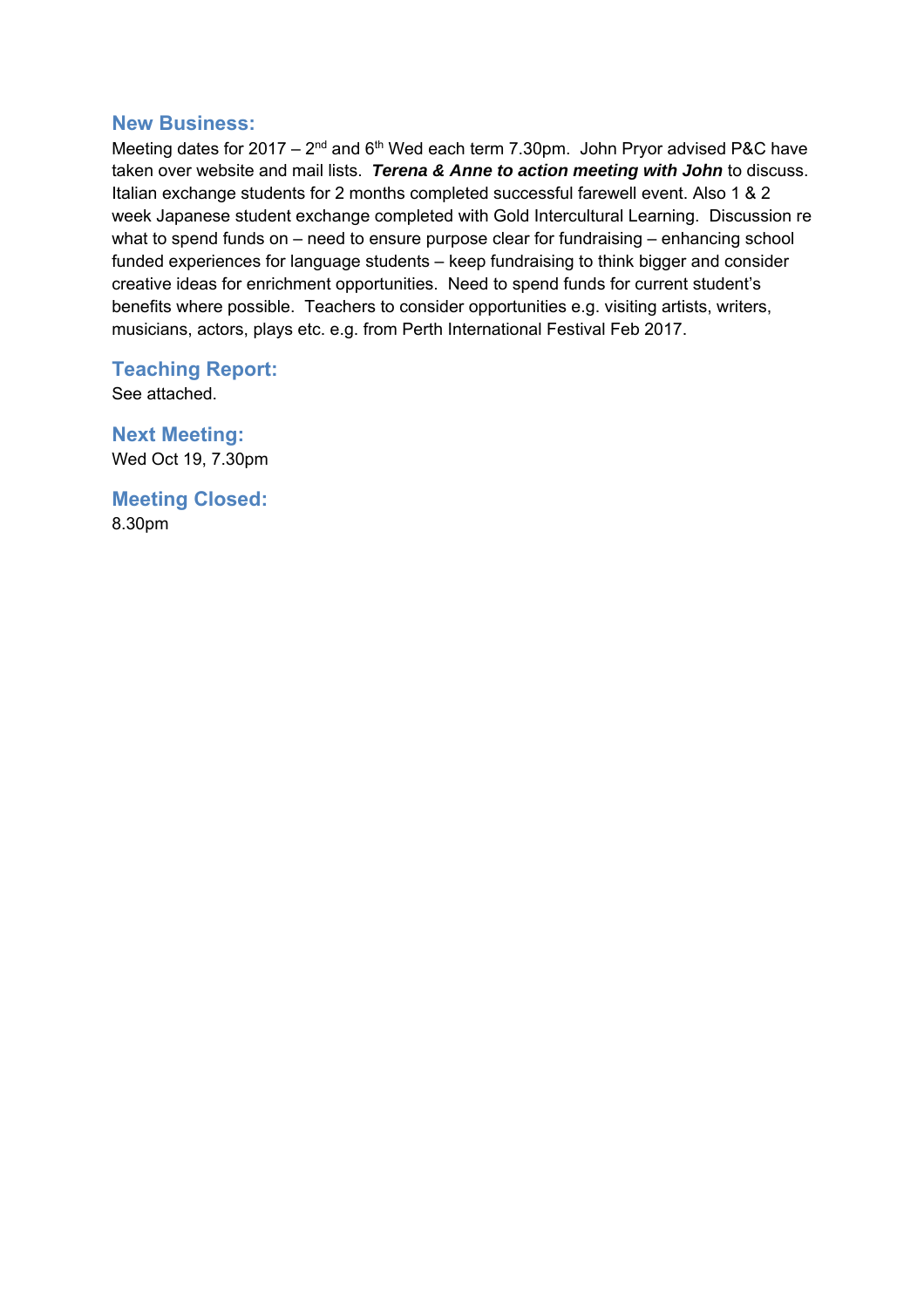# Teachers' Report

Table 1

|                                                              | <b>Details</b>                                                                                                                                                          |  |  |  |
|--------------------------------------------------------------|-------------------------------------------------------------------------------------------------------------------------------------------------------------------------|--|--|--|
| <b>Chinese Speech Competition</b>                            | A large number of Chinese students participated in Speech competition<br>and writing competition last few weeks. They are expecting good<br>results in the near future. |  |  |  |
|                                                              | Chinese exchange students visited the school for a day to experience<br>Mount Lawley School life.                                                                       |  |  |  |
|                                                              | Rafie and Shyui took Chinese students to Chinese Consulates to meet<br>with General Consul of China in Perth.                                                           |  |  |  |
| Italian Dante Alighieri Exam                                 | Many Italian students sat for 2016 Dante Alighieri exams. The students<br>are waiting for results.                                                                      |  |  |  |
| <b>French Allians Frankas Exam</b>                           | Many French students sat for Allians Francais exam and they are<br>waiting for their exam results.                                                                      |  |  |  |
| <b>Japanese Speech Competition</b>                           | Two of Year 12 students will be competing in 2016 Japanese Speech<br>Competition at UWA this Saturday.                                                                  |  |  |  |
| <b>Korean Education Centre</b><br>Korean Performance contest | 6 Year 10 to 12 students practiced K pop dance and they will be<br>competing in Korean Contest in September.                                                            |  |  |  |